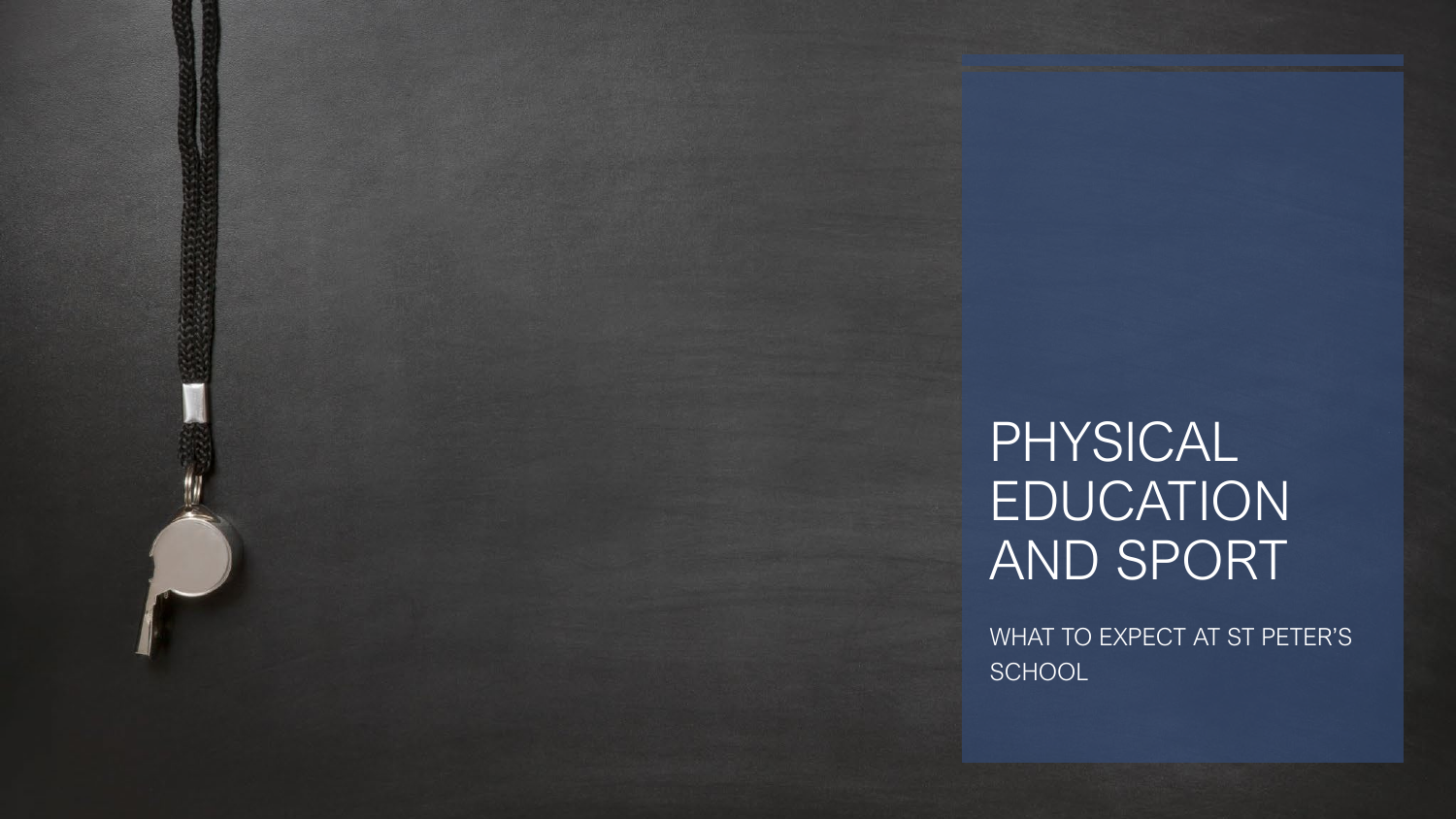## PHYSICAL EDUCATION AND SPORT

When you arrive at St Peter's you will have 2 hours of PE a week. In these lessons you will have a Games lesson which includes activities such as:

Rugby **Netball** Football **Hockey** Rounders And Cricket



In the other lesson in the week will be a Physical Education lesson which includes

**Gymnastics** Handball Table Tennis **Fitness Basketball Athletics** And Tennis